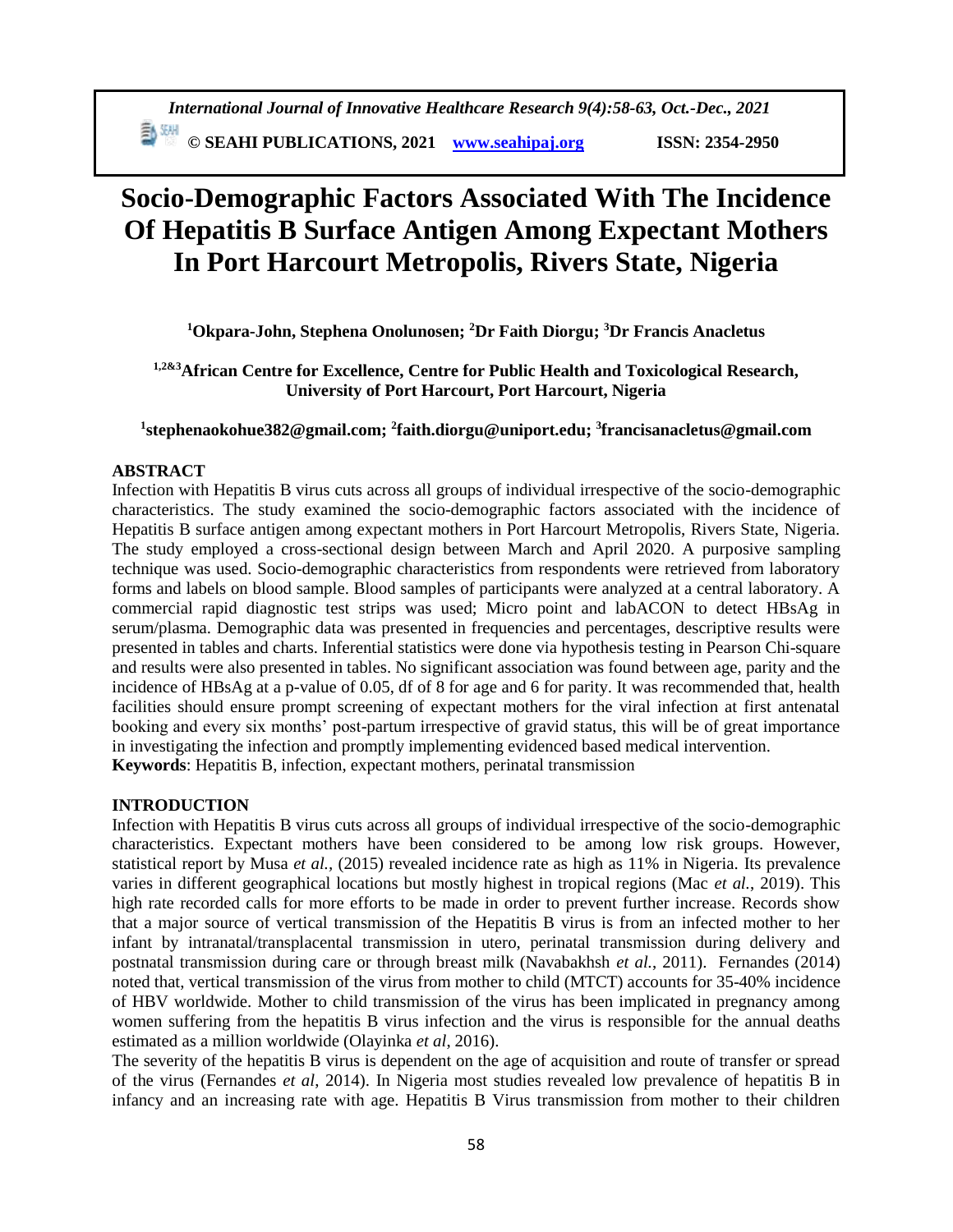accounts for 2.8% of the Nigerian population and is mostly through vertical transmission, although Horizontal transmission have also been linked to the spread of the virus (Jennifer *et al.,* 2015). The prevalence of HBsAg among pregnant women decreases with corresponding increase in social status. This may be as a result of educational exposure, awareness of the virus and its mode of transmission (Marc et al, 2017). Mustapha *et al.*, (2019) in Gombe found that promiscuity increased the chances of infection with HBsAg.

The outcome of an acute hepatitis in pregnancy may include premature labour with the resultant squeal of prematurity and studies have demonstrated high incidence of prematurity when compared to the general population (Nongo *et al.*, 2016). Viral hepatitis is a major public health challenge. In May 2016, a global health sector strategy on viral hepatitis was adopted by the world health assembly. It was intended to last from 2016-2020. A detailed role of the universal health coverage was stated with the intent of achieving sustainable development goals. The strategy was driven by a vision to completely eradicate the viral hepatitis by about 90% and also reduce mortality by 65% before 2030. This global strategy can be achieved jointly through the implementation plans laid down by the world health organization (WHO, 2016). Universal screening for hepatitis B is therefore of great importance in pregnancy because neonatal infection from HBV is minimized (Dionne-Odom *et al*, 2016).

Socio-demographic prevalence of HBsAg in similar studies carried out in the Gambia by Bittaye *et al*, 2019 revealed that there was no significant relationship between age and incidence of HBsAg however ages 21-37 (26,25 and 24) were mostly seen to be sero positive. However, a significant relationship existed between parity and the prevalence of HBsAg ( $p=0.001$ ). This incidence may be due to the fact that exposure to the virus increased as the number of pregnancy and deliveries among the participants' increased. The Multiparous group had a higher risk of contracting the virus either from medical mismanagement in previous deliveries; through blood transfusion with improperly screened blood and exposure to caesarean section whose risk reduction is dependent on sterility of the instruments used. There is greater chance of been exposed to the virus as pregnancy and delivery increases. Thus, it becomes imperative to carry out a study of this sort to investigate the socio-demographic factors associated with the incidence of Hepatitis B surface antigen among expectant mothers in Port Harcourt Metropolis, Rivers State, Nigeria.

# **Research questions**

The study provided answers to the following research questions:

- 1. What is the association between age and the incidence of HBsAg among the expectant mothers?
- 2. What is the association between parity and the incidence of HBsAg among the expectant mothers?

# **Hypotheses**

The following hypotheses were stated to guide the study and were tested at 0.05 alpha level:

- 1. There is no significant association between age and the incidence of HBsAg among the expectant mothers.
- 2. There is no significant association between parity and the incidence of HBsAg among the expectant mothers.

# **METHODOLOGY**

The study adopted a laboratory based cross-sectional research design with a population consisting of one hundred and twenty-five pregnant women who attended antenatal clinic in the selected private clinics in Port Harcourt metropolis from first of March to 30<sup>th</sup> of April, 2020. A sample size of 100 was used which was determined using the Fisher's formula. A non-probability sampling in which every single participant who meets the inclusion criteria from a heterogeneous population was enrolled until the desired number of participants was reached. Data was collected through a clinical investigation. A total of 100 pregnant women from the 125 who presented for antenatal met the criteria to be included in category "C" which comprised women that knew their hepatitis B status to be negative. A verbal informed consent was sort from the patients by the laboratory scientist as part of routine laboratory investigation under the supervision of the researcher in the phlebotomy room of the different clinics utilized for the purpose of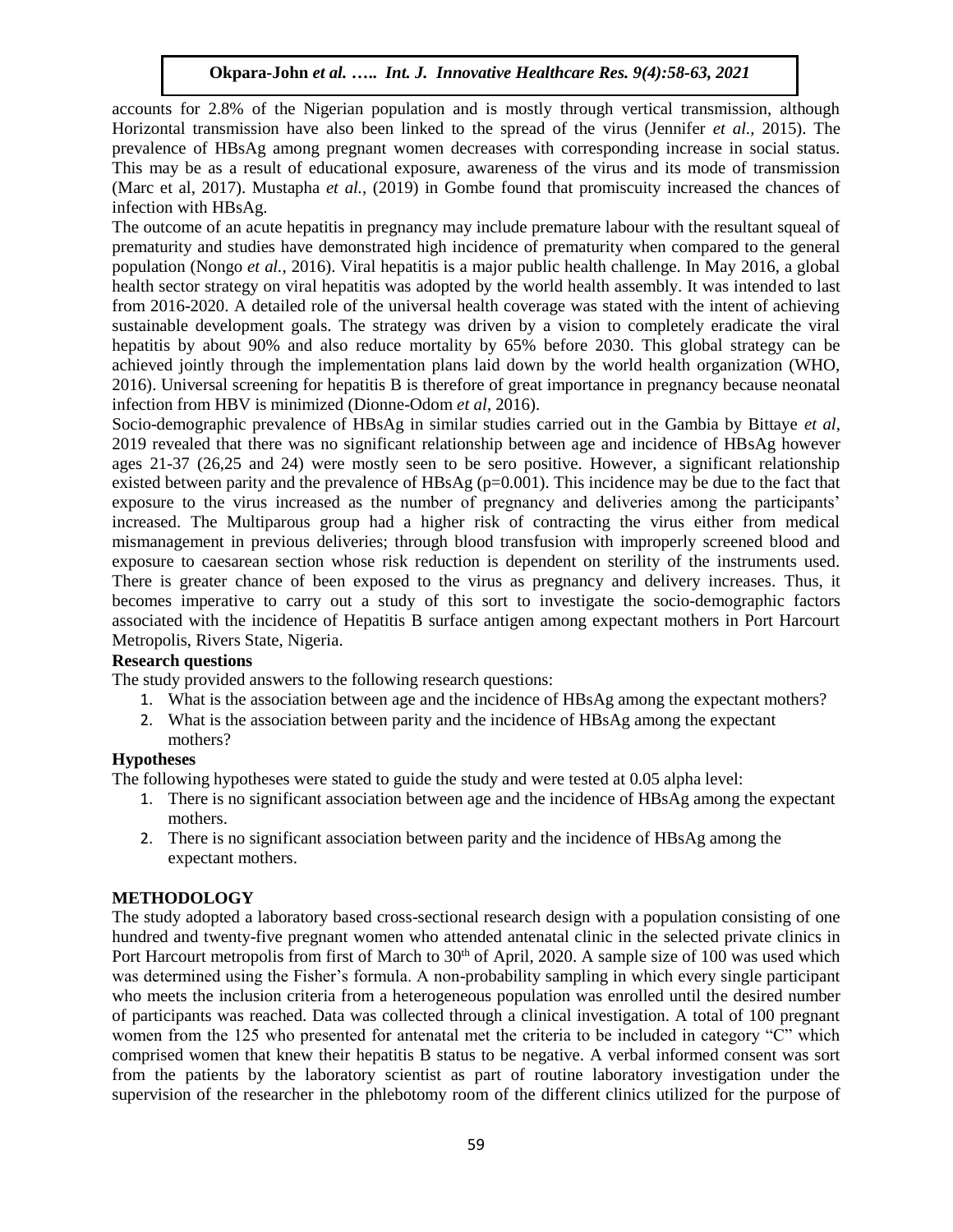the study. Socio-demographic characteristics from respondents were retrieved from laboratory forms and labels on blood sample while medical risk factor exposure to HBsAg was gotten from patient's folders. Blood samples of participants were analyzed at a central laboratory. Blood samples were collected thereafter by the laboratory scientist and standard precautions were maintained. Blood samples were put into EDTA bottles, sorted based on category under the supervision of the primary investigator and kept inside different blood sample collection box at a room temperature to maintain its potency. Commercial rapid diagnostic test strips (LabACON and Micro Point) to detect presence of hepatitis B surface Antigen in either serum or plasma was used. A permit to view patient's folder was granted as previously requested. Data on socio-demographic characteristics and risk factor exposures were retrieved from patient care folders in the various clinics under. The incidence of HBsAg among the pregnant women attending antenatal clinics and Socio demographic characteristics were descriptively presented using frequency distribution tables, and percentages. The relationship between the HBsAg status and other variables were analyzed using Pearson chi-square.

#### **RESULTS**

| Table 1: Socio demographic characteristics of participants (N=100) |                   |                  |                |  |  |  |
|--------------------------------------------------------------------|-------------------|------------------|----------------|--|--|--|
| <b>Variables</b>                                                   | <b>Categories</b> | <b>Frequency</b> | Percentages %  |  |  |  |
| Age                                                                | $21-25$           | 18               | 18             |  |  |  |
|                                                                    | $26 - 30$         | 32               | 32             |  |  |  |
|                                                                    | $31 - 35$         | 37               | 37             |  |  |  |
|                                                                    | 36-40             | 6                | 6              |  |  |  |
|                                                                    | 41 and above      | 7                | $\overline{7}$ |  |  |  |
| Occupation                                                         | Civil Servant     | 32               | 32             |  |  |  |
|                                                                    | Self-Employed     | 37               | 37             |  |  |  |
|                                                                    | Unemployed        | 31               | 31             |  |  |  |
| <b>Educational</b>                                                 | Tertiary          | 46               | 46             |  |  |  |
| status                                                             | Secondary         | 35               | 35             |  |  |  |
|                                                                    | Primary           | 15               | 15             |  |  |  |
|                                                                    | Informal          | $\overline{4}$   | $\overline{4}$ |  |  |  |
| <b>Residency</b>                                                   | Urban             | 81               | 81             |  |  |  |
|                                                                    | Rural             | 19               | 18             |  |  |  |
| <b>Marital Status</b>                                              | Married           | 100              | 100            |  |  |  |
| <b>Parity</b>                                                      | Para 1            | 62               | 62             |  |  |  |
|                                                                    | Para 2 and 3      | 22               | 22             |  |  |  |
|                                                                    | Para 4 and above  | 16               | 16             |  |  |  |

The results of the study are presented below in Tables

From Table 1 presented above, out of the 100 participant recruited for the study, 18(18%) were within ages 21-25. Thirty two 32(32%) were in the age range of 26-30, 37(37%) were in the age range of 31-35, 6(6%) within range 36-40 and the remaining 7 (7%) of the population under study were 41 years and above. Hence majority of the women were within ages 31-35. Thirty two (32%) were Civil servants, 37(37%) were self-employed, while 31(31%) were unemployed. About 46(46%) had a tertiary level of education, 35(35%) had secondary education, 15(15%) primary education while 4(4%) had other forms of informal education. Eighty one (81%) of the study participant resided in the highbrow areas of the Port Harcourt metropolis while 19(19%) resided in the low brow areas. All the participants recruited for the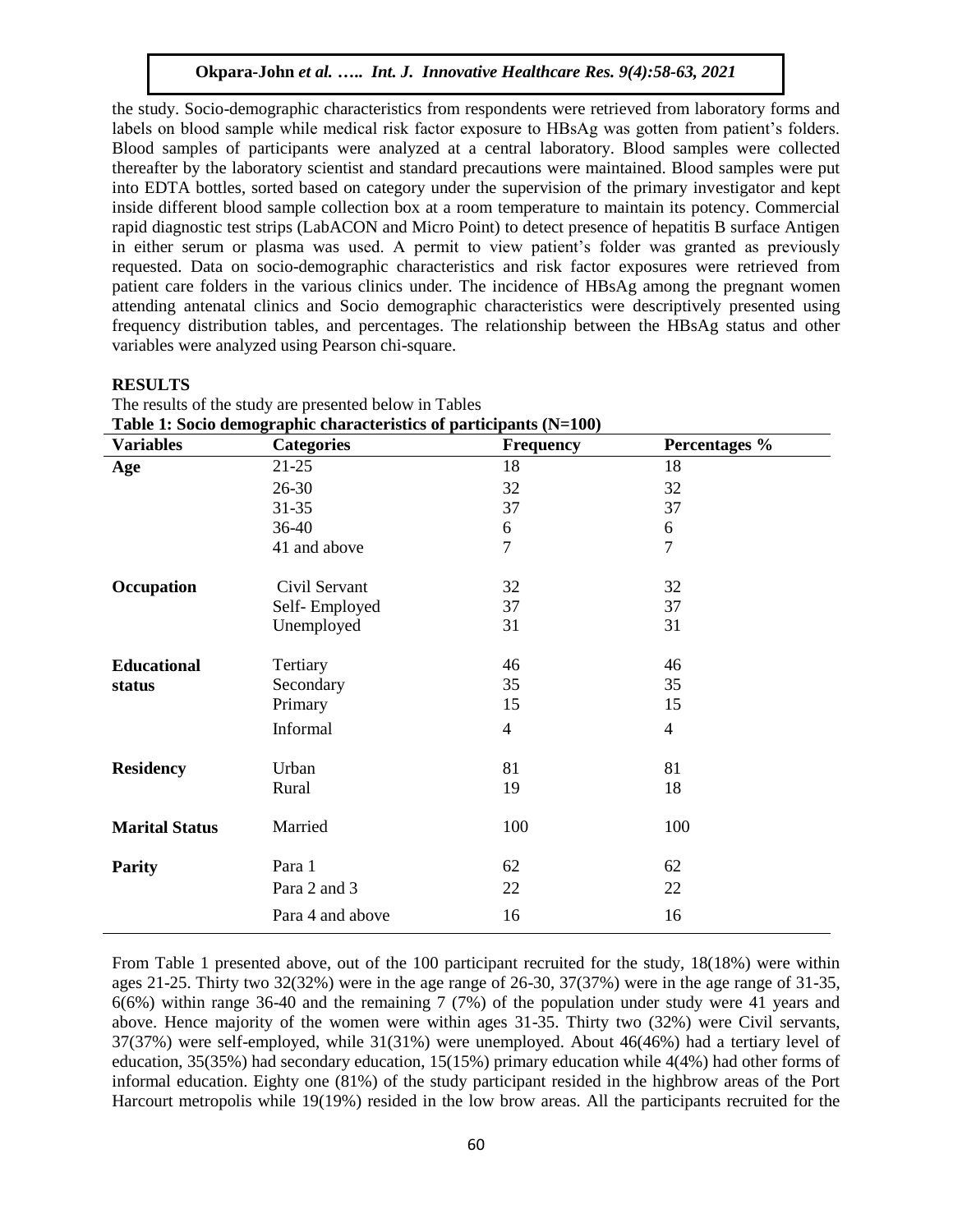study were married  $(100%)$  with 62(62%) who were para 1, 22(22%) Para 2 and 3 and 16(16%) who were para 4 or above.

|                  | $\sim$ while $\sim$ and $\sim$ and $\sim$ and $\sim$ and $\sim$ and $\sim$ and $\sim$ and $\sim$ | $m = 0$ and $m = 1$ and $m = 0$ |                               |  |
|------------------|--------------------------------------------------------------------------------------------------|---------------------------------|-------------------------------|--|
| <b>Age Group</b> | Number tested                                                                                    | <b>HBsAg Positive</b> $(\% )$   | <b>HBsAg Negative</b> $(\% )$ |  |
| 21-25            | 37                                                                                               | $0(0\%)$                        | 37(100%)                      |  |
| $26 - 30$        | 32                                                                                               | 1(3%)                           | 31(97%)                       |  |
| $31 - 35$        | 18                                                                                               | 3(17%)                          | 15(83%)                       |  |
| $36-40$          |                                                                                                  | 1(13%)                          | 7(88%)                        |  |
| 41 and above     |                                                                                                  | $1(20\%)$                       | $4(80\%)$                     |  |
|                  |                                                                                                  |                                 |                               |  |

|  | Table 2: Incidence of HBsAg across different age group (N=100). |  |
|--|-----------------------------------------------------------------|--|
|  |                                                                 |  |

From the table 2 above, the incidence of Hepatitis B surface antigen across the various age groups under study is displayed. Thirty-seven in the age range of 21-25 were all negative to the hepatitis B virus. This may be attributed to the fact that the majority within that age groups were newly married and recommendation for routine viral laboratory testing are now practiced by churches before a union between spouses is sealed. Hence participants in this age group were at lower risk of contracting the HBV from their spouse who were also tested for the virus as a routine before marriage. One (3%) in 32 and 3 (17%) in 18 of the participants within the age range of 26-30 and 31-35 were sero positive to the hepatitis B virus. Another 1(13%) in 8 and 1(20%) in 5 of the participants who tested positive were age ranged 36- 40 and 41 and above.

| Table 5: Including of HD3/14 across the partly of the respondents (11-100). |                      |                               |                               |  |  |
|-----------------------------------------------------------------------------|----------------------|-------------------------------|-------------------------------|--|--|
| <b>Parity</b>                                                               | <b>Number tested</b> | <b>HBsAg Positive</b> $(\% )$ | <b>HBsAg Negative</b> $(\% )$ |  |  |
| Para1                                                                       | 38                   | $1(20\%)$                     | 37(97%)                       |  |  |
| Para 2                                                                      | 33                   | 1(3%)                         | 32 (97%)                      |  |  |
| Para 3                                                                      | 19                   | 3(17%)                        | 16(84%)                       |  |  |
| Para 4 and above                                                            | 10                   | 1(13%)                        | $9(9\%)$                      |  |  |
| Total                                                                       | 100                  | 6(6%)                         | 94(94%)                       |  |  |

**Table 3: Incidence of HBsAg across the parity of the respondents (N=100).**

Table 3 shows the Hepatitis B surface antigen sero positive result across the parity of the participants. One (3%) in 33 of the expectant mothers with para 2 was positive to the HBsAg virus and the other 3(17%), para 3 and 1(13%), para 4 in 19 and 10 pregnant participants blood samples tested positive to the HBV.

|                  | Table 4: Chi-square test showing relationship between Age and incidence of Hepatitis B surface |
|------------------|------------------------------------------------------------------------------------------------|
| antigen. $N=100$ |                                                                                                |

|            | $x^2$ cal | $X^2$ tab        | Df | <b>P</b> value | <b>Inference</b>        | <b>Decision</b> |
|------------|-----------|------------------|----|----------------|-------------------------|-----------------|
| Chi-Square | 8.26      | 1551<br>1 J .J 1 | Õ  | $0.05\,$       | $X^2$ cal $\lt x^2$ tab | $H_0$ accepted  |

From the table 4 above, the value of calculated chi square  $x^2 = 8.26$ , the degree of freedom (df) = 8, at a level of significance,  $p=0.05$ . The critical chi square value  $X^2$ tab = 15.51. Since the critical chi square value is greater than the calculated chi square value, the null hypothesis which states that there is no significant association between the socio demographic factor (age) and incidence of Hepatitis B surface antigen at p<0.05 at 95% CI is accepted.

**Table 5: Chi-square test showing relationship between parity and incidence of Hepatitis B surface antigen (N=100)**

|                  | $\mathbf{r}$<br>` <sup>4</sup> cal<br>∡ъ | $\mathbf{v}$<br>` <sup>4</sup> tab<br>Δ | Df | value | Inference                                                                      | <b>Decision</b>      |
|------------------|------------------------------------------|-----------------------------------------|----|-------|--------------------------------------------------------------------------------|----------------------|
| Chi-;<br>-Square | т.                                       | 50<br>$\sim$<br>14.J <i>j</i>           |    | 0.05  | $V^2$ calz<br><x-tab< td=""><td>--<br/><math>H_0</math> accepted</td></x-tab<> | --<br>$H_0$ accepted |

From table 5 above, the value of calculated chi square  $x^2 = 4.5$ , the degree of freedom (df) = 6, at a level of significance, p=0.05. The critical chi square value  $X^2$ tab= 12.59. Since the critical chi square value is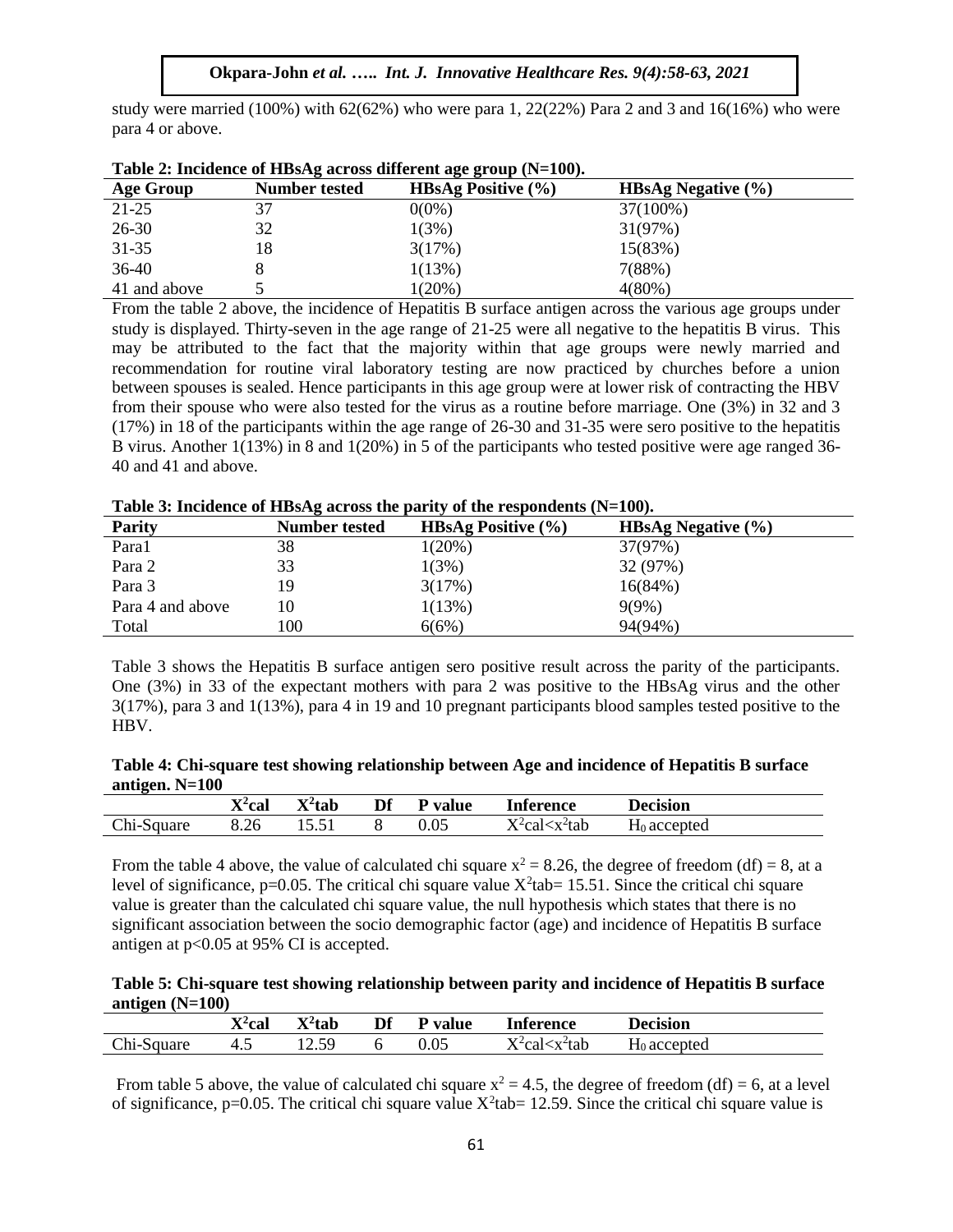greater than the calculated chi square value, the null hypothesis which states that there is no significant association between the parity and incidence of Hepatitis B surface antigen at p<0.05 at 95% CI is accepted.

#### **DISCUSSION OF FINDINGS**

The findings of this study revealed that young age, and multiparity contribute to the incidence of Hepatitis B virus among the pregnant participants. The incidence in the age group stated may be attributed to the fact that they are considered to be in their reproductive or sexually active age hence they were seen to be more at risk of contracting the HBV. The incidence in the advanced age group may be attributed to the fact that although approaching menopause, some married at a later age than those within ages 21-25. Hence were still classified among the reproductive age groups that may have been exposed to the virus from an infected or jaundiced spouse. Findings from this study can be compared with the work of Kolawole *et al.*, (2012). In Nigeria, Osogbo to be precise, the relationship of the variables under study was compared. The results showed no significant relationship between the socio demographic (age) with the incidence of HBV. From another study by Bittaye *et al.,* (2019) aimed at determining the socio demographic prevalence of HBsAg among pregnant women attending antenatal clinic in EFSTH (Edward Francis Small Teaching Hospital) in the Gambia in 2015. The age range of 21 -37 (26, 25 and 24) were seen to be mostly sero-positive as compared with other age range. This may be due to lack of antenatal screening in the country. Thus the incidence of the HBV in the work of Bittaye *et al.*, 2019 can be supported by the fact that the vaccination programme introduced in 1990 had not been fully established. Hence pregnant women within the age range stated as above were probably born before the full implementation of the universal vaccination strategy into the Expanded Program on Immunization. This fact may be indirectly identified with this present study.

Having a history of multiparity was also considered one of the major risk factor predisposing the participants to the Hepatitis B virus. This incidence may be due to the fact that exposure to the virus increased as the number of pregnancy and deliveries among the participants' increased. The Multiparous group had a higher risk of contracting the virus either from medical mismanagement in previous deliveries; through blood transfusion with improperly screened blood and exposure to caesarean section whose risk reduction is dependent on sterility of the instruments used. There is greater chance of been exposed to the virus as pregnancy and delivery increases. The result agrees with findings from a crosssectional study conducted on hepatitis B virus among pregnant women in Yirgalem Hospital, Ethiopia from October 2015 to August 2016 by Amsalu *et al* (2018). From the total of 475 pregnant women enrolled for the study, reproductive variables such parity, trimester and gravidity were not significantly associated with the prevalence of HBV infection. The reviewed literature and this present study accepted the null hypothesis after data analysis. This may be attributed to the fact that HBV could occur in any of the participants irrespective of the parity and trimester. The incidence of the virus in the parity reported may be as a result of increase in the number of pregnancy and delivery in the sexually active participants. An increase in the number of pregnancy and delivery results to greater risk of exposure (sexually or surgically) to the HBV virus.

# **CONCLUSION**

Based on the findings of the study, it was concluded that the socio-demographic factors associated with the incidence of Hepatitis B virus among expectant mothers in Port Harcourt Metropolis were age and parity.

#### **RECOMMENDATIONS**

Based on the findings of the study, the following recommendations were made:

1. The health facilities should ensure prompt screening of expectant mothers for the viral infection at first antenatal booking and every six months' post-partum irrespective of gravid status, this will be of great importance in investigating the infection and promptly implementing evidenced based medical intervention.